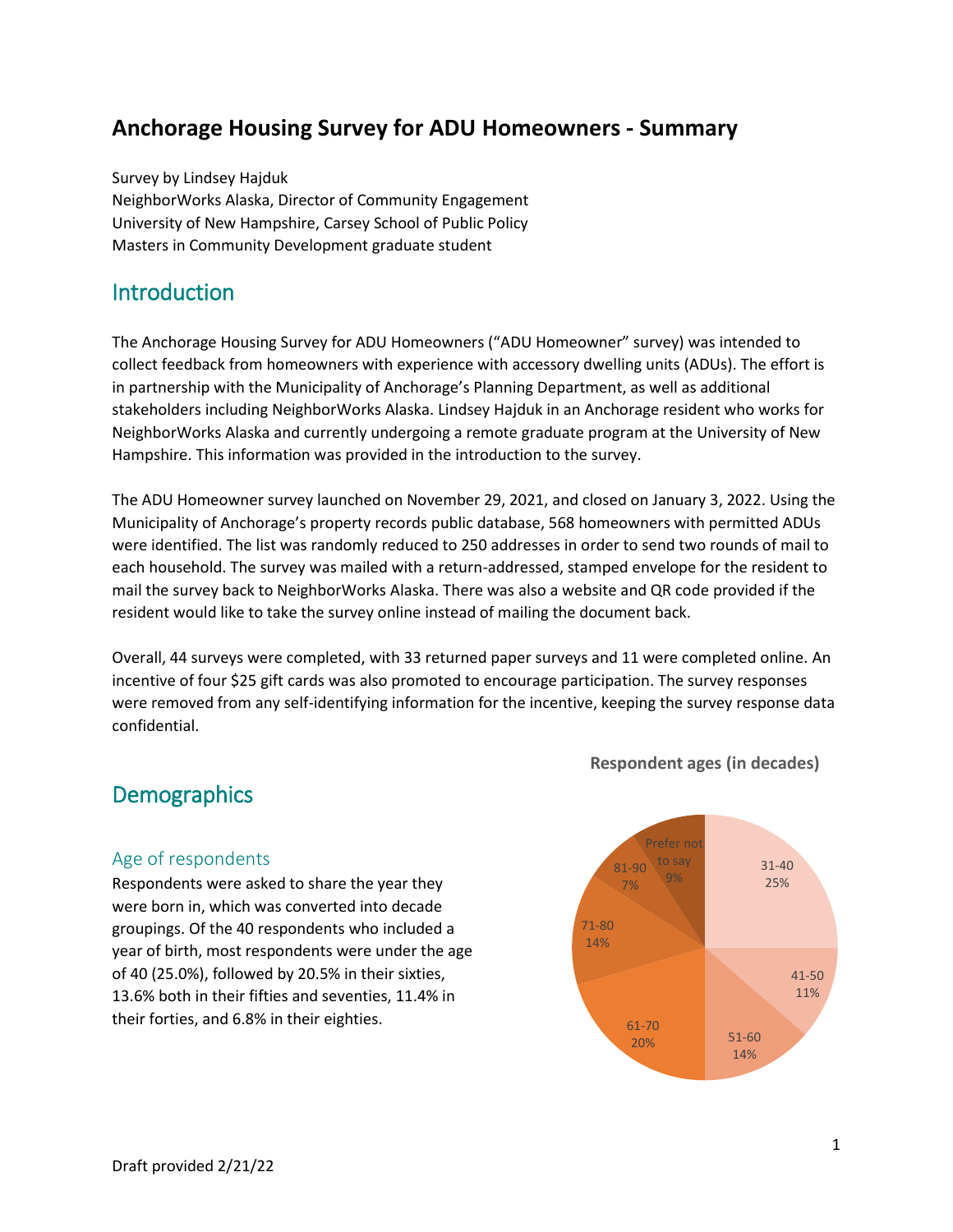#### Gender

Respondents were almost evenly split evenly with 21 male and 20 female respondents, with just one respondent not including their gender.

## Race and ethnicity

The majority of survey respondents identified as white 35 of the 44 respondents, or 85.4% of all responses. There were 3 respondents who identified as American Indian/Aleut/Eskimo/Alaska Native, and one respondent each as Asian, Mixed race, and other. Overall this is not a representative sample comparable to Anchorage's racial community. No respondents identified as Hispanic, Latino, or Latina.

#### Household type

Of the 41 respondents who answered this question, most respondents describe their households as "married couple without children under 18" (36.6%) and 24.4% were "married couple with children under 18." Respondents with other household types included living with extended family members, grandchildren, and also included their ADU tenants.



#### **Which option describes your household type?**

#### Household income

Respondents were asked to share their annual household income. Most respondents (55.3%) earn over \$150,000 annually, followed by 16.4% earn between \$100,000-149,999, and 23.7% earn between \$50,000-99,999, and 2.6% (one respondent) earn below \$25,000.



#### **What range describes your annual household income?**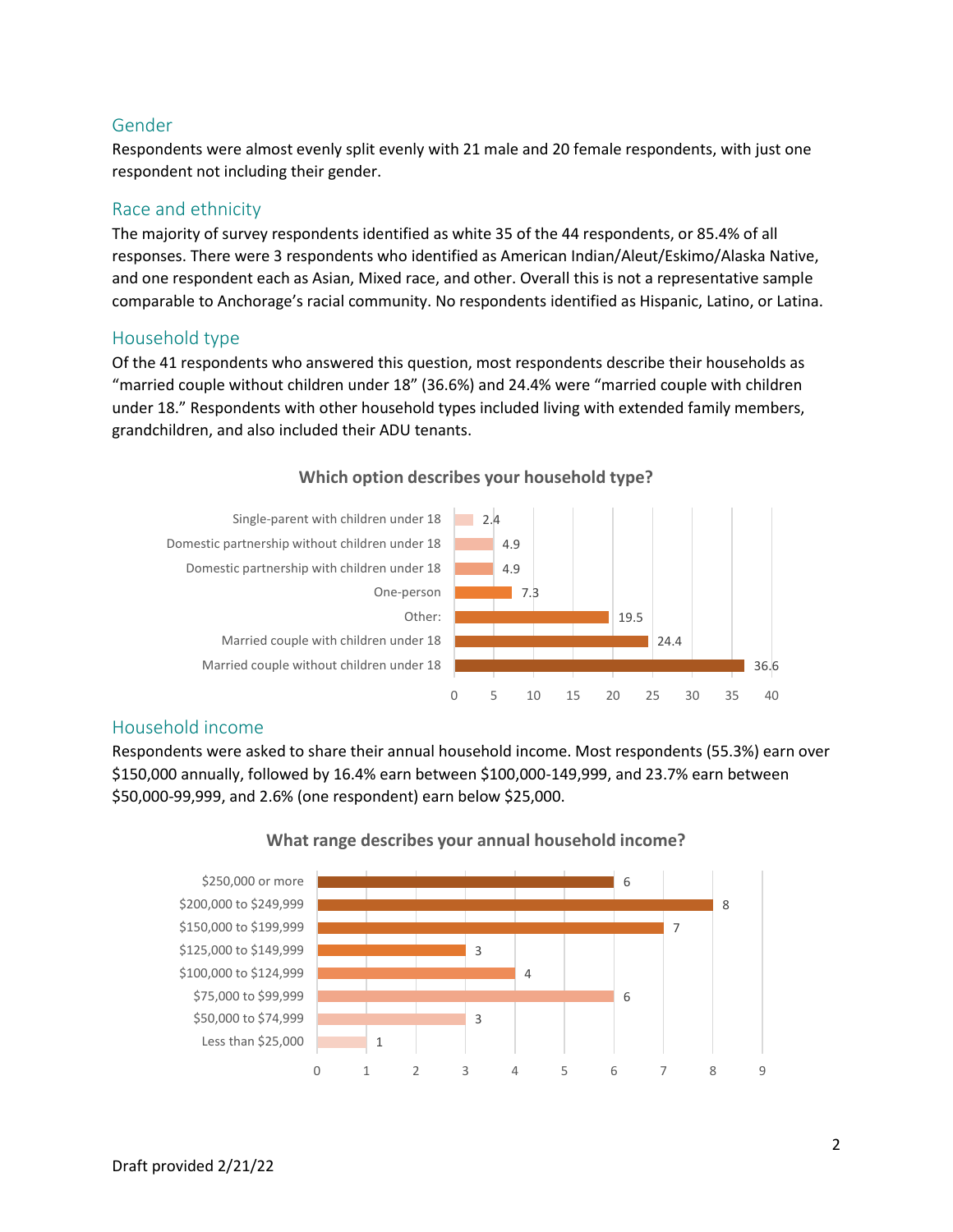#### Income toward housing

Most respondents (78.1%) spend 30% or less of their total household income on housing each month. Eight respondents (19.5%) spend over 31% of their income on housing each month. Households who pay more than 30% of their income on housing may have difficulty affording other necessities, like food, clothing, transportation, and health care. Sever rent burden is for households paying more than 50% of their income on rent. One senior respondent indicated they spend more than 50% of their household income on housing.



## **Approximately what percentage of your total household monthly income would you say you spend on housing (mortgage or rent)?**

#### Education level in household

Most respondents reside in a household that has a member who has achieved a bachelor or graduate degree (86.4%), while just 9.0% had an associate degree or high school degree or equivalent.



**What is the highest level of education completed in your household?**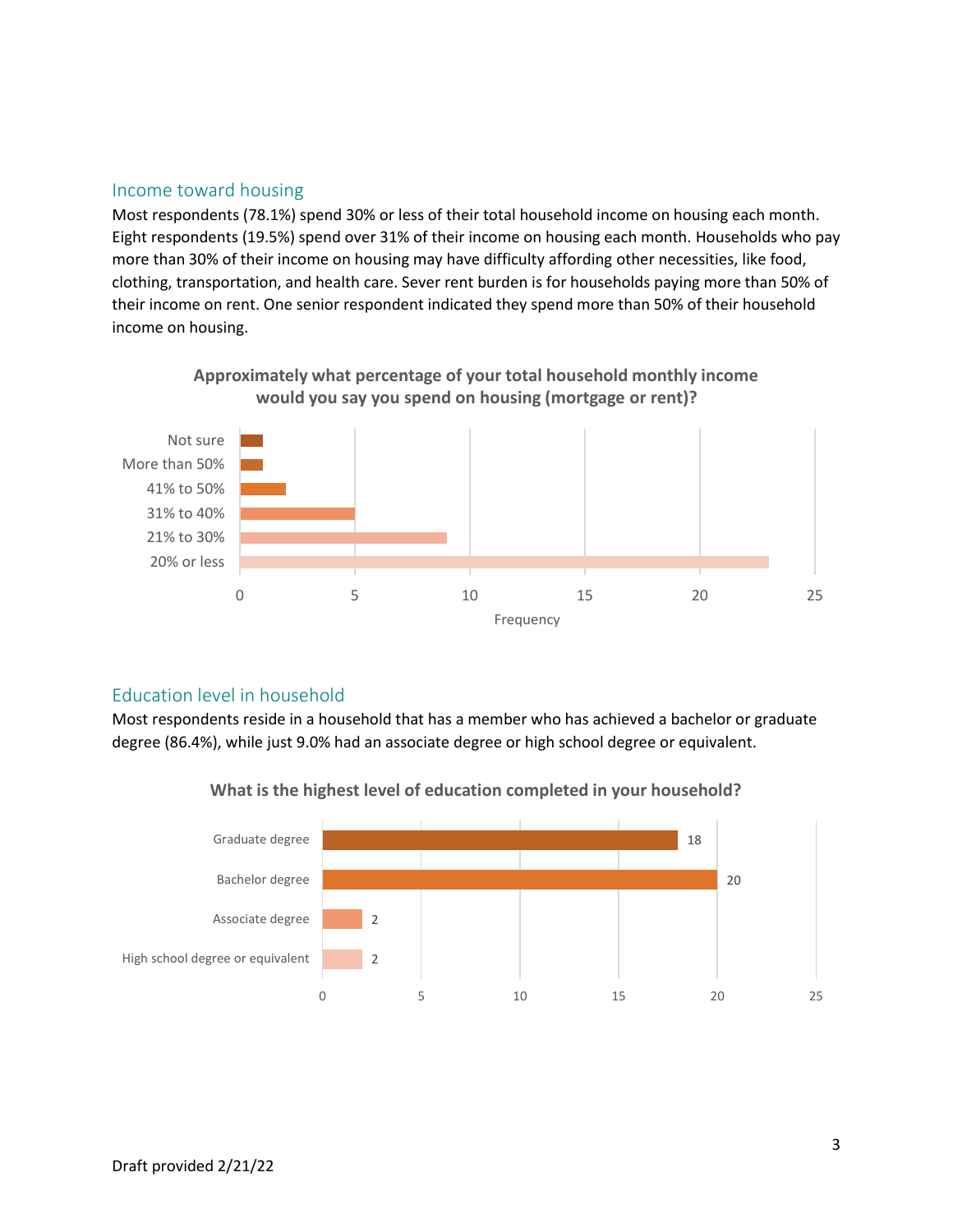# Engagement in Neighborhood

### Length of time in neighborhood

Of the 44 survey respondents, most respondents (47.7%) have lived in their neighborhood for over 20 years, followed by 18.2% for 4-6 years, 15.9% for 1-3 years, 11.4% for 11-20 years, and 4.5% at 7-10 years. Only one respondent did not respond.



**How long have you lived in your neighborhood/community?**

## Belief to make a positive difference in community

Most respondents believe they can make a fair amount and a great deal of positive difference in their community (40.6%), while 13.6% believe they can make little to no difference. The majority of responses (43.2%) were in the middle believing they can make some difference.

## Length of time in neighborhood and belief to make a difference

Generally, the longer amount of time a respondent has lived in a neighborhood the more optimistic they are in their ability to make a positive difference in their community. Residents of 11-20 years were most optimistic (60.0% positive), followed by 4-6 years (50.0%),

**How much of a positive difference do you feel that you, yourself, can make in your community?**





**Length of time and belief to make a difference**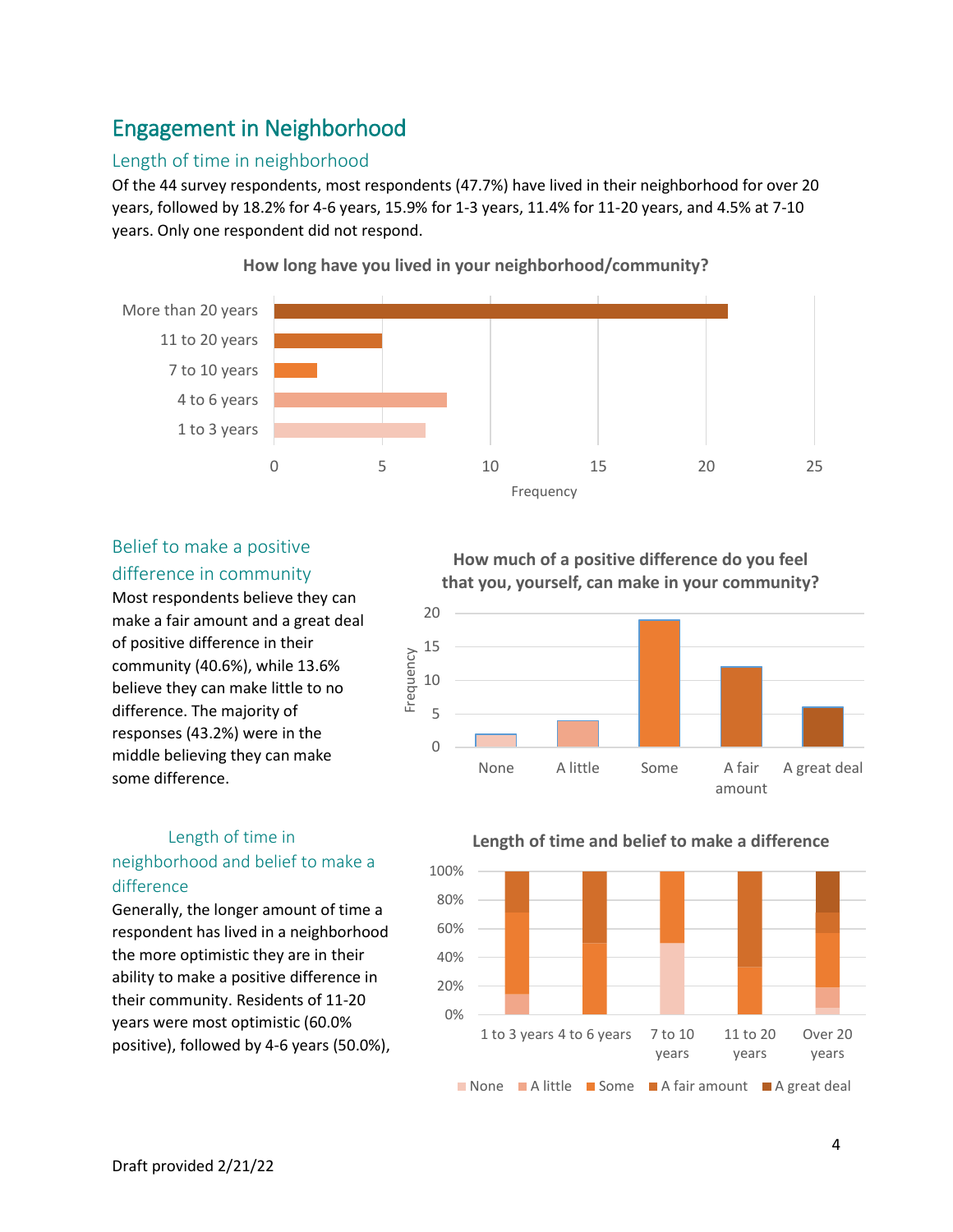over 20 years (42.9%), then 28.6%). The 7- 10 year range is a small sample size of just 2 respondents.

#### Age and belief to make a difference

Overall, respondents of all ages are generally optimistic in their ability to make a positive difference in their communities. Those that are 41-50 years old are most optimistic (80.0% positive), followed by 71- 80 (50.0%), 61-70 (44.4%), 51-60 (33.3%),



and finally, 31-40 (27.3%). Only those 81-90 (three respondents) were more pessimistic with 55.7% negative responses.

#### Involvement in community

Respondents were asked about their level of involvement in various community activities and could indicate when they have been involved if ever, currently or in the future. For each activity, most respondents are currently involved in the efforts, which is the majority response for each category. This is most clearly seen regarding voting, where 95.5% of respondents currently vote.

The different activities respondents were asked about include:

- Attending a public meeting, writing to a public official, or talking with a public official
- Volunteering my time to support a nonprofit or community organization
- Engaging in community affairs, civic activities, or political issues
- Working to improve the public spaces in my neighborhood
- Voting in a local or national election
- Participating in a neighborhood association, a community civic organization, or a community event or activity

Overall, most respondents have been or are currently involved in these activities. Of the activities respondents have not and will not be involved, those most include engaging in civic affairs (25.0%) and working to improve public spaces (22.7%). Of the activities respondents are not currently involved in but plan to be in the future, those most include working to improve public spaces (29.5%) and participating on local organizations (25.0%). The impact of COVID-19 and reductions in in-person activities was not measured in this survey. However, after nearly two years of the pandemic many virtual or physicallydistanced accommodations have been available, though they still may not be accessible for older residents or those without internet or technology access.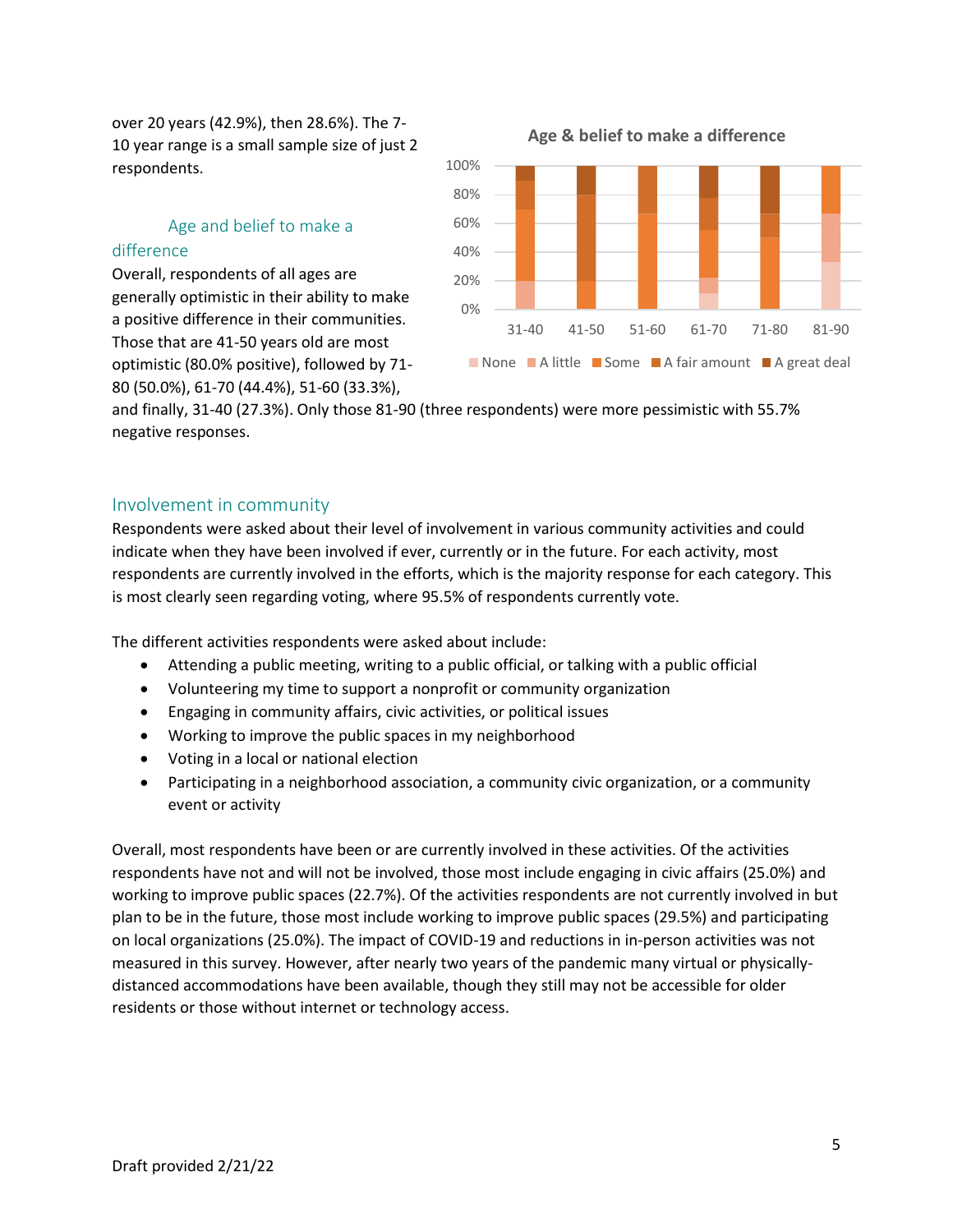

**Different ways people become involved in their communities**

#### Length of time in neighborhood and current involvement in activities

Residents of over 20 years have more engagement in community activities based solely on the numbers because we had more long-term residents respond to the survey. Instead, looking at the percentage of respondents from each category provides a more overall picture of who is currently engaged in these activities. Across the board, most respondents (80-100%) currently vote. Then, residents of 4-6 years volunteer most, followed by over 20 year residents, then 1-3 year residents. These lengths of times are just how long a resident has lived in their current neighborhood, however.

#### Age and current involvement in activities

The age range of respondents that are currently involved with these activities are 61-70, followed by 71- 80, then 31-40, and 41-50 year olds. There is a gap then for those age 51-60 years old, and of the 3 respondents between the ages of 81-90 all vote but are not involved in the other activities.

## Housing

#### Satisfaction with available housing

When asked how satisfied respondents were with the type of housing available to them on their budget, half of respondents were overall satisfied (50.0%), 27.2% were overall dissatisfied, and 15.9% were neutral.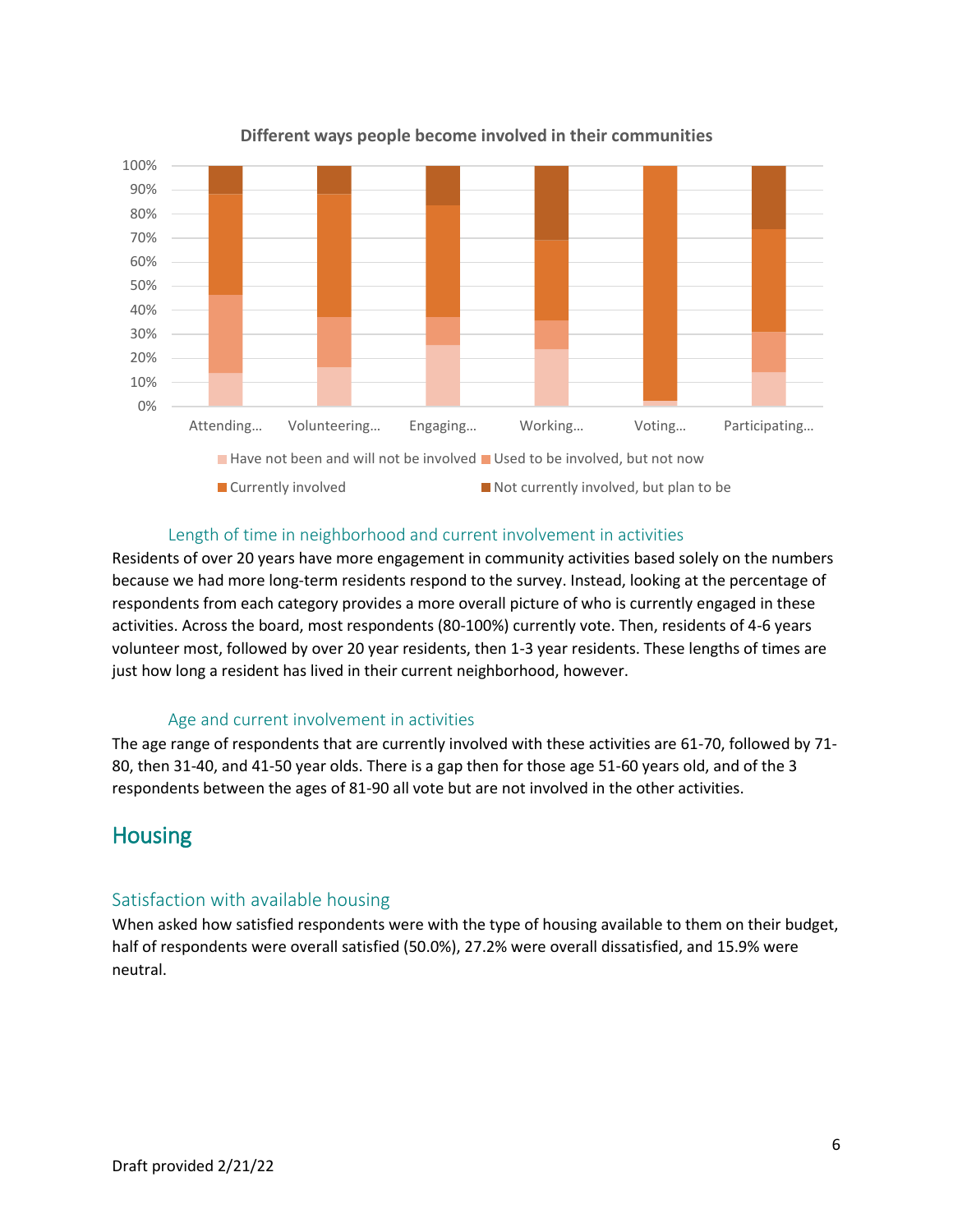

## **In general, how satisfied are you with the type of housing that is available to you on your budget?**

## Affordability and desirability of housing

Respondents were asked to share their level of agreement or disagreement with two statements regarding housing. Based on their assumptions of what most people can afford, they were asked if they believe housing is available and desirable. Most respondents believe most people cannot find available housing they can afford (63.7%), while just 20.5% of respondents believe it is available. In contrast, most respondents believe the housing most people can afford is desirable, with 45.4% agreeing, while 34.1% disagree and 15.9% are neutral. Overall, this suggests though housing may be desirable in Anchorage, it is not available at levels most people can afford.



#### **Housing people can afford and desirability**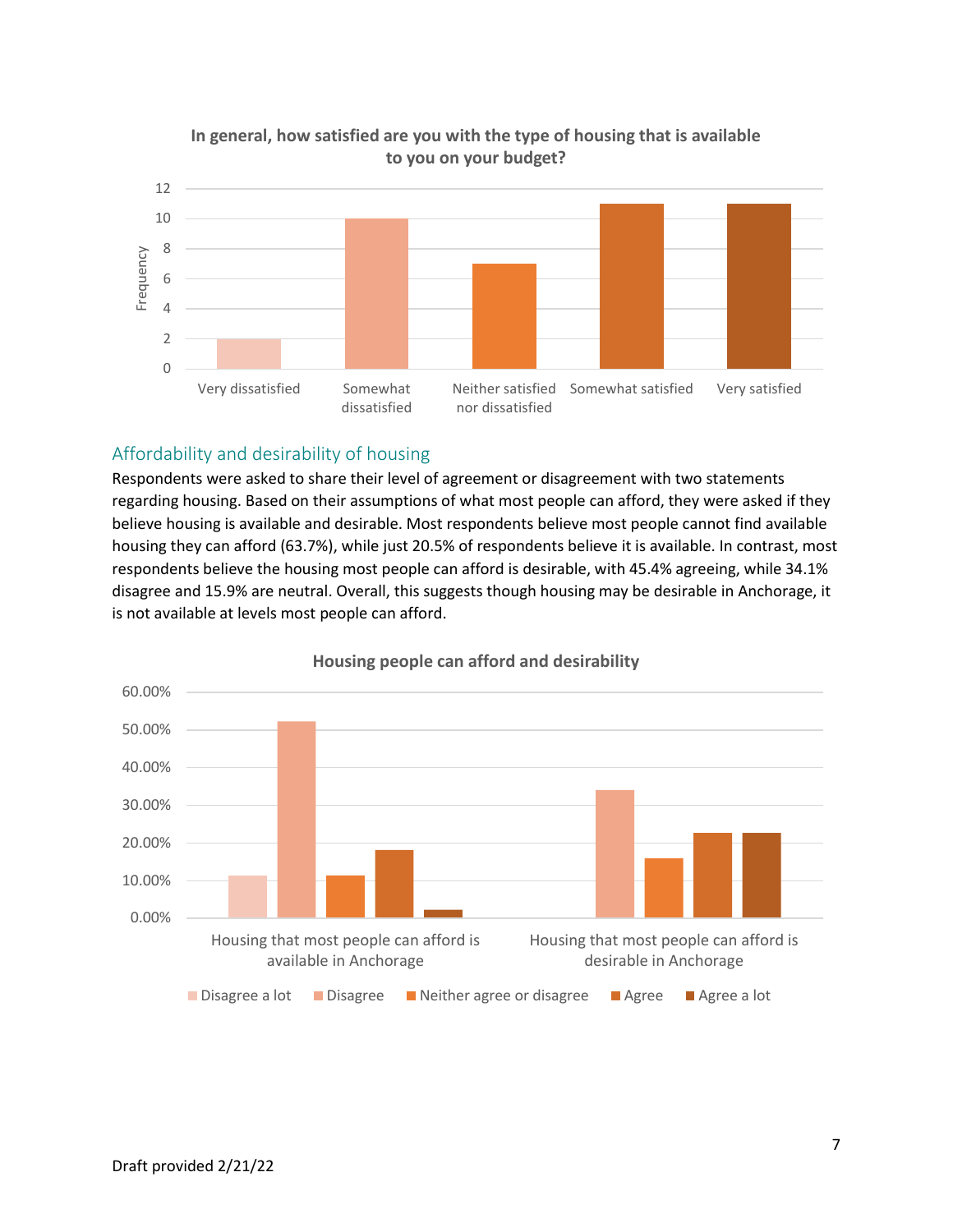# Local Housing Solutions

## Local government action

The survey asked respondents about their belief in the role of local government, specifically the Anchorage Assembly and Mayor. By far, most respondents (56.8%) believe government should be doing more. Only 11.4% believe government is doing enough, 9.1% believe government is doing too much, and 15.9% of respondents were not sure.

#### Housing policy solutions

All but three respondents (4.3%) believe the local government should enact policies that invest in housing solutions. Overall,

**Do you think the local government (meaning the Anchorage Assembly and Mayor) is doing enough to ensure that there is sufficient affordable quality housing in Anchorage?**



respondents agree the local government should do both, invest in policies that support homeownership as well as that create more income-restricted housing, with a slight edge for homeownership. Respondents selected multiple responses, but overall 66.7% respondents wanted to see both policies, 54.8% for homeownership policies, and 35.7% for income-restricted housing.

> **When it comes to housing policy, what do you think is more important for the local government (meaning the Anchorage Assembly and Mayor) to do right now?**



#### More housing options

Respondents overall support seeing more varieties of housing in Anchorage, with 51.2% supporting ADUs, then 41.9% for cottage-style housing, 37.2% for duplexes, 34.9% for rowhouses/townhomes, 32.6% for tiny homes, 30.2% for high-density condos or apartments, 20.9% for high-density single family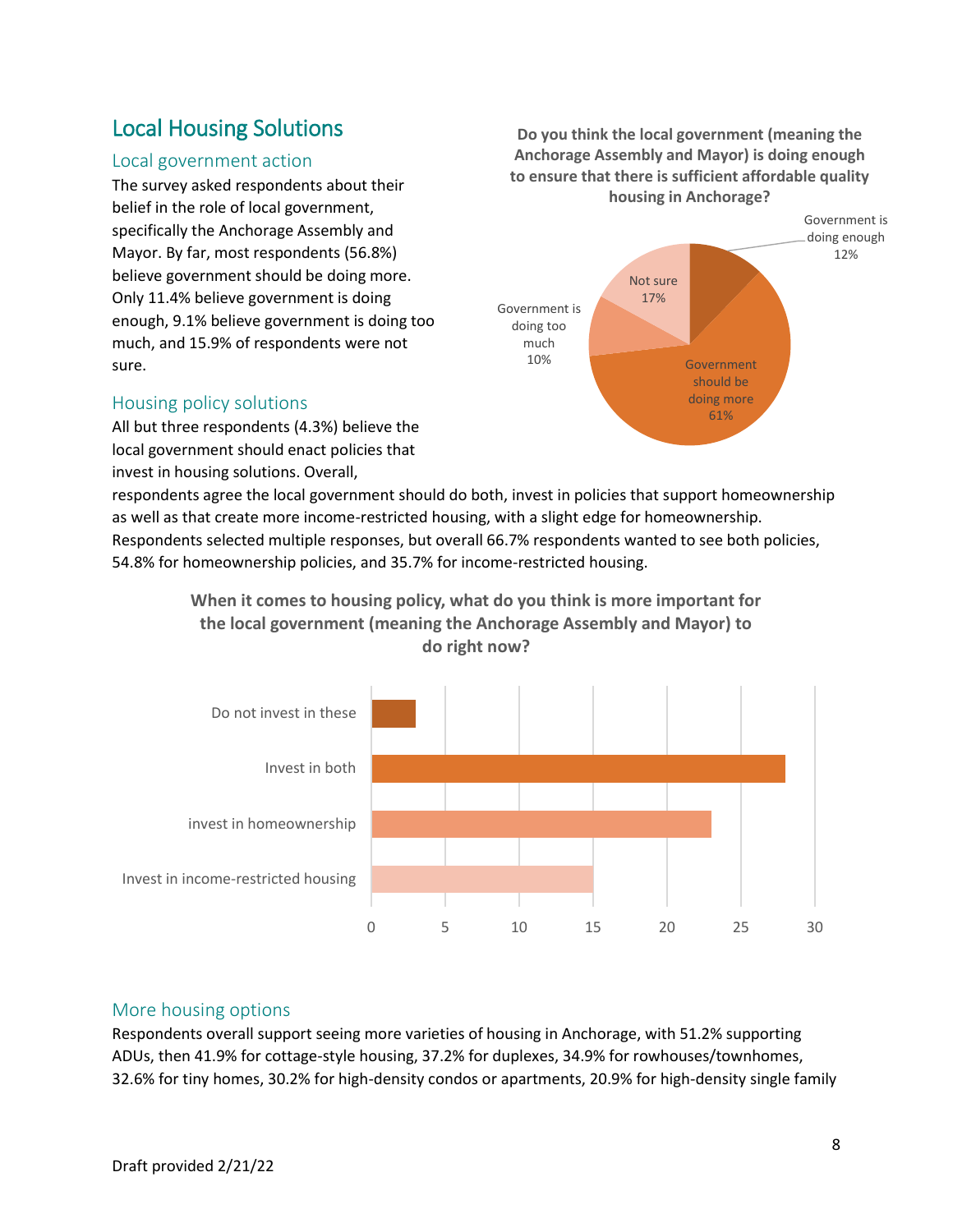housing, and 18.6% for large single-family housing. Most noticeably is more support for smaller, denser housing, while both dense and large single family homes is supported the least.



**What type of housing would you like to see more of?**

# Accessory Dwelling Units

## Experience with ADU

The intention of this survey was also to gather information from homeowners with experience with ADUs. Only 4 respondents do not have experience with ADUs, and 3 respondents have considered adding an ADU. Most respondents have added an ADU to their properties (26 respondents), 10 purchased a property with an existing ADU. Overall, 36 respondents currently have ADUs on their properties.



**Have you added, or considered adding, an ADU to your property?**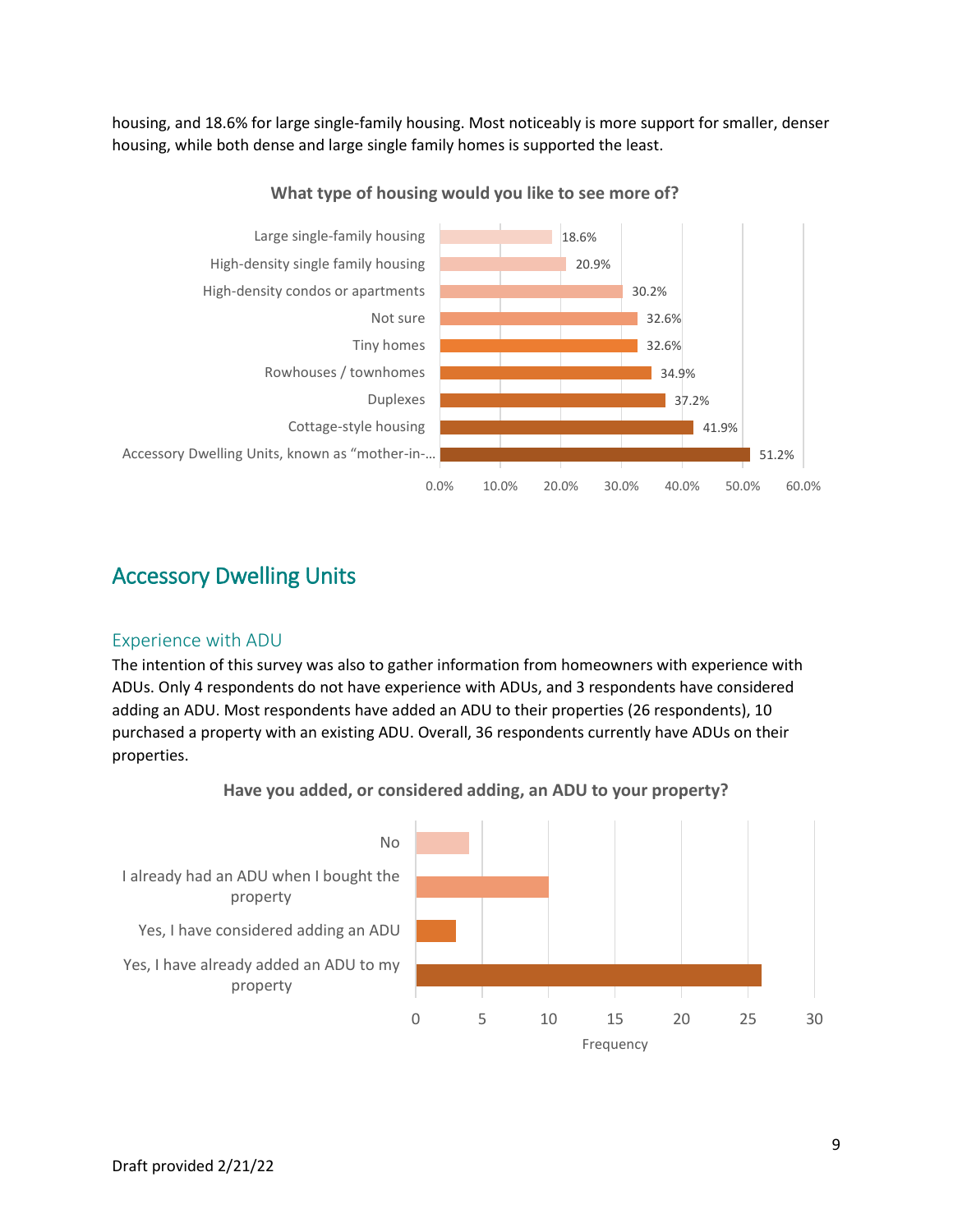## Type of ADU

Respondents included "other comments" indicating multiple ADUs in their ownership, or describing their ADU which fits in a designated category. Of the 36 respondents who currently have 38 ADUs, most have an internal/attached conversion ADU (39.5%), 26.3% have detached new construction, 18.4% have a detached conversion, 7.9% have an attached addition, and 7.9% indicated another response.



## Reason for ADU

Some respondents selected multiple reasons to have an ADU on their properties. Overall, the primary reason respondents have an ADU is to generate income (34.0%), followed by housing family members and/or friends (30.4%). Other reasons indicated the properties already had an ADU built at the time of purchase.



## Challenges building ADU

Respondents with ADUs indicated many challenges in the process to build one. Most respondents identified the biggest challenges as limitations to the zoning district (45.7%), permitting costs (42.9%) and property review process (42.9%), and construction and materials costs (40.0%). The future tax burden was also notable for 28.6% of respondents.